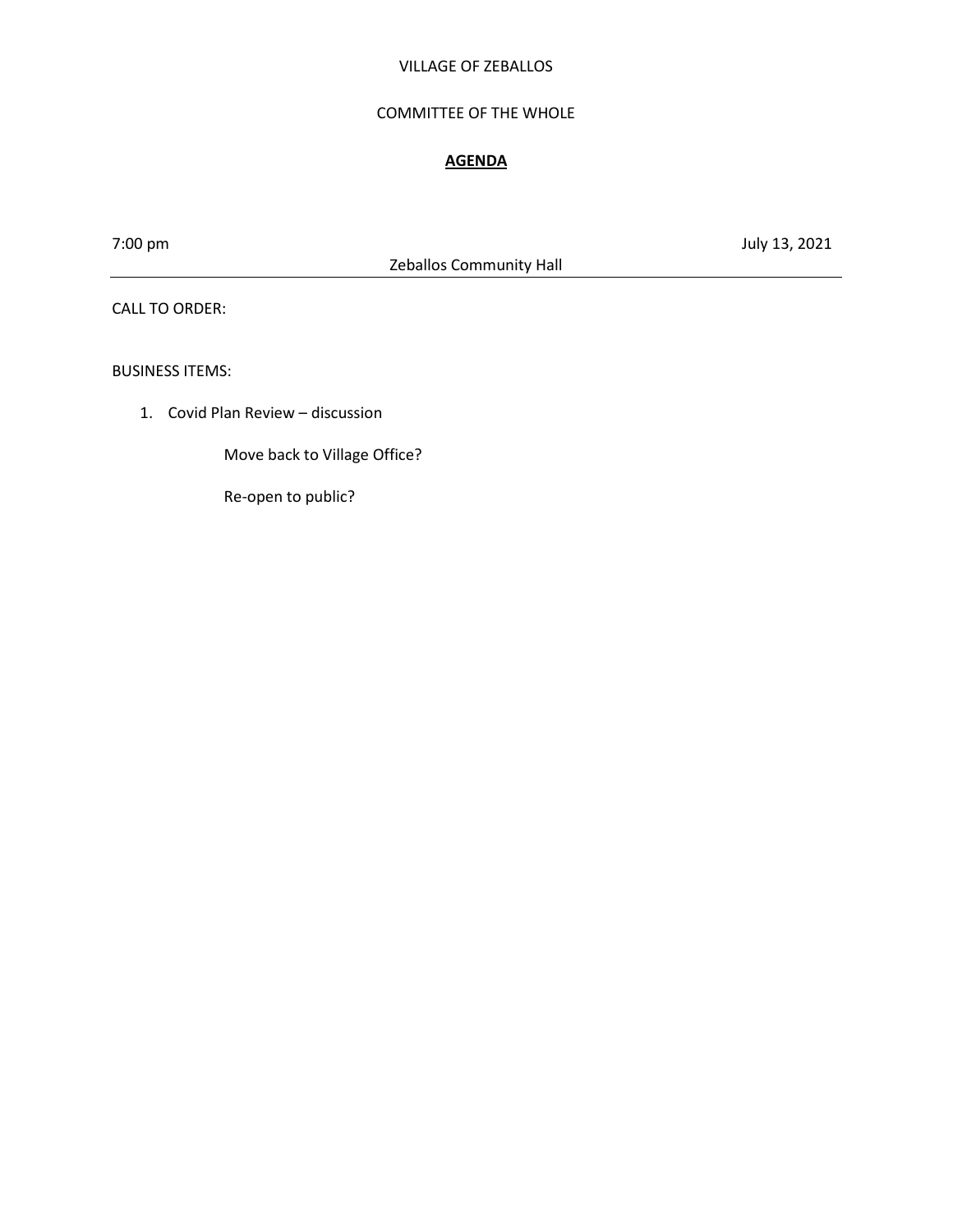

# **ADMINISTRATIVE POLICY**

| SUBJECT:              | COVID-19 Safety Plan |                                       |
|-----------------------|----------------------|---------------------------------------|
| DATE OF ISSUE:        | May 26, 2020         | ORIGIN:<br>Corporate Administration   |
| <b>REVISION DATE:</b> | NА                   | <b>COUNCIL RESOLUTION #</b><br>098-20 |

# **PURPOSE**

This policy is to provide guidance to staff and Council to prevent exposure to COVID-19 in the workplace. While the province is still in a State of Emergency in response to the COVID-19 pandemic, the Village of Zeballos (Village) will continue to take direction on initiatives from the Province of BC and at the direction of the Provincial Health Officer.

## **SCOPE**

This policy applies to all Village employees, Council members, and volunteers.

### **BACKGROUND**

The Village of Zeballos has developed this COVID-19 Safety Plan (Plan) to provide guidance for employees returning to work during the COVID-19 pandemic. This Plan represents the minimum standards that employers must meet based on the information from the Provincial Health Officer (PHO), the Ministry of Health, the Province of BC, and WorkSafe BC. The Village will continue to take direction from the PHO and the Provincial Government. How the Village interacts with the public will change.

To develop this Plan, a hazard analysis was completed based on the "Hierarchy of Controls for COVID-19" as recommended by the PHO. This framework addresses Physical Distancing followed by Engineering Controls, Administrative Controls and lastly, Personal Protective Equipment (PPE) to reduce transmission. The application of these control measures will assist in mitigating potential hazards to maintain a safe workplace.

### **HAZARD ANALYSIS**

During the pandemic response scenario, there is a risk of transmission whenever people come into contact with one another, share close physical space, and touch common surfaces. Pandemic-related hazards include:

- Physical: touching surfaces that are potentially contaminated with virus particles  $\bullet$
- Biological: inadvertent exposure to a viral contagion or inadvertent contamination of a shared workspace with easily transmissible viral particles
- $\bullet$ Chemical: exposure to disinfectants/nitrile or latex gloves/environmental sensitivities
- Psychosocial: mental distress/anxiety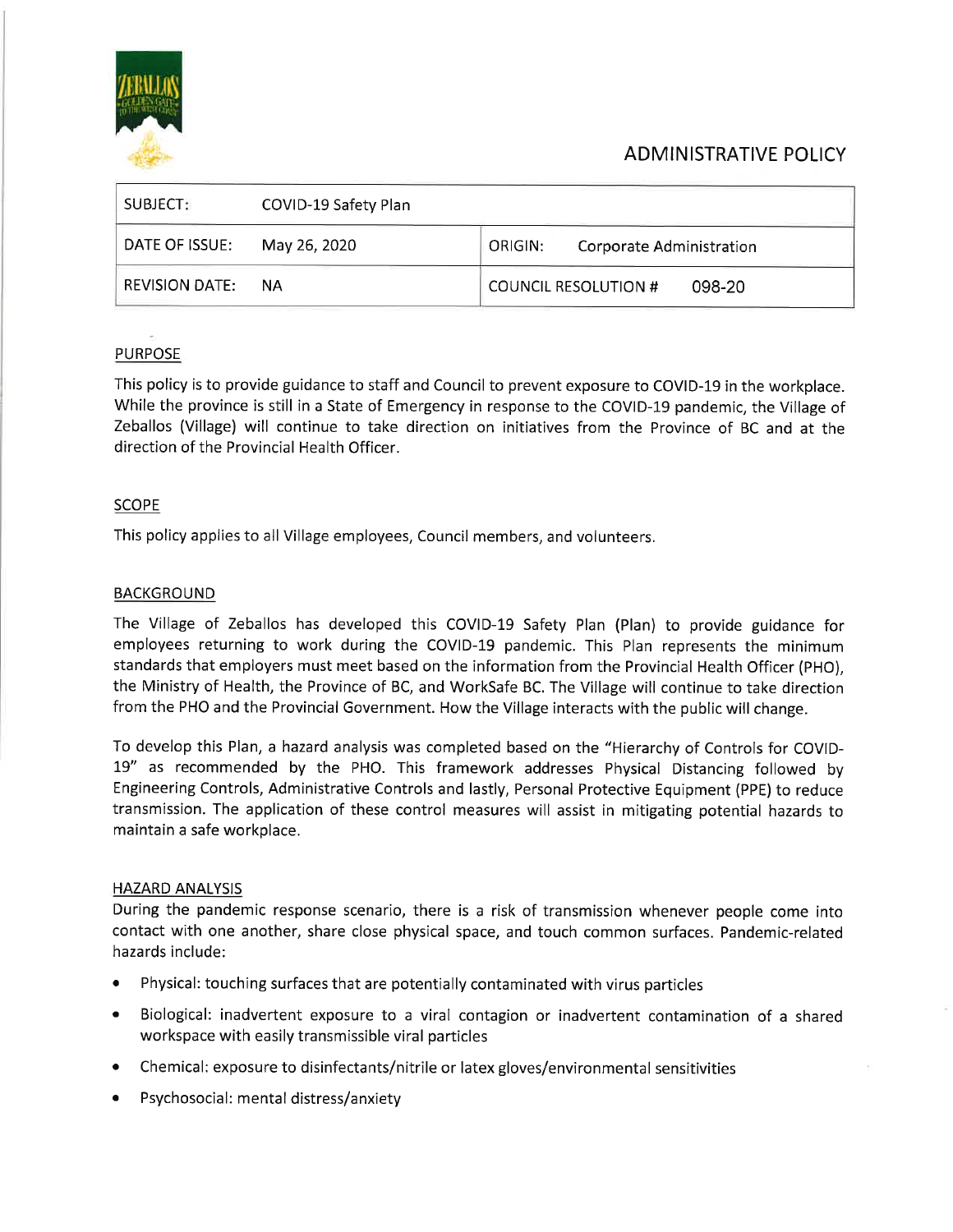| <b>HAZARDS</b>                                                                                                                                                                                                                                                                                                                                                                                                                                                                  | <b>CONTROL</b>                                                 | <b>MITIGATION</b>                                                                                                                                                                                                                                                                                                                                                                                                                                                                                                                                                                   |
|---------------------------------------------------------------------------------------------------------------------------------------------------------------------------------------------------------------------------------------------------------------------------------------------------------------------------------------------------------------------------------------------------------------------------------------------------------------------------------|----------------------------------------------------------------|-------------------------------------------------------------------------------------------------------------------------------------------------------------------------------------------------------------------------------------------------------------------------------------------------------------------------------------------------------------------------------------------------------------------------------------------------------------------------------------------------------------------------------------------------------------------------------------|
| During the pandemic response,<br>there is a risk of transmission<br>whenever people come into<br>contact with one another, share<br>close physical space, and touch<br>common surfaces.<br>Physical: touching surfaces that<br>are potentially contaminated<br>with coronavirus particles.<br>Biological: inadvertent exposure<br>to a viral contagion or<br>inadvertent contamination of a<br>shared workspace or common<br>area with easily transmissible<br>viral particles. | Physical*                                                      | Signage should be installed regarding<br>physical distancing including visual cues<br>("step" stickers) for areas where<br>customers are required to queue.<br>Common areas (public and employee)<br>should be arranged to allow for physical<br>distancing.<br>Alternative solutions to conducting<br>business meetings should be<br>considered.<br>Cleaning/disinfecting procedures for<br>workspace, shared workspaces and<br>common areas including vehicles to<br>reduce surfaces that may potentially be<br>contaminated with coronavirus<br>particles, should be considered. |
| <b>Biological: inadvertent exposure</b><br>to a viral contagion or<br>inadvertent contamination of a<br>shared workspace or common<br>area with easily transmissible<br>viral particles by an employee<br>who is carrying or showing<br>symptoms of COVID-19.<br><b>ie in Palli nomine</b>                                                                                                                                                                                      | Engineering<br>(i.e. Renovations)<br>of the control of the bar | Some workspaces may require physical<br>barriers installed.<br>Workspaces that are shared between<br>two (2) or more employees may be re-<br>arranged to accommodate physical<br>distancing or may require further steps<br>of action to ensure physical distancing.<br>Provide means for the general public to<br>provide payment with minimal or no<br>contact with staff.<br>Place hand sanitizer station near<br>entrance doors, pay station and other<br>high touch locations for customers and<br>employees.                                                                  |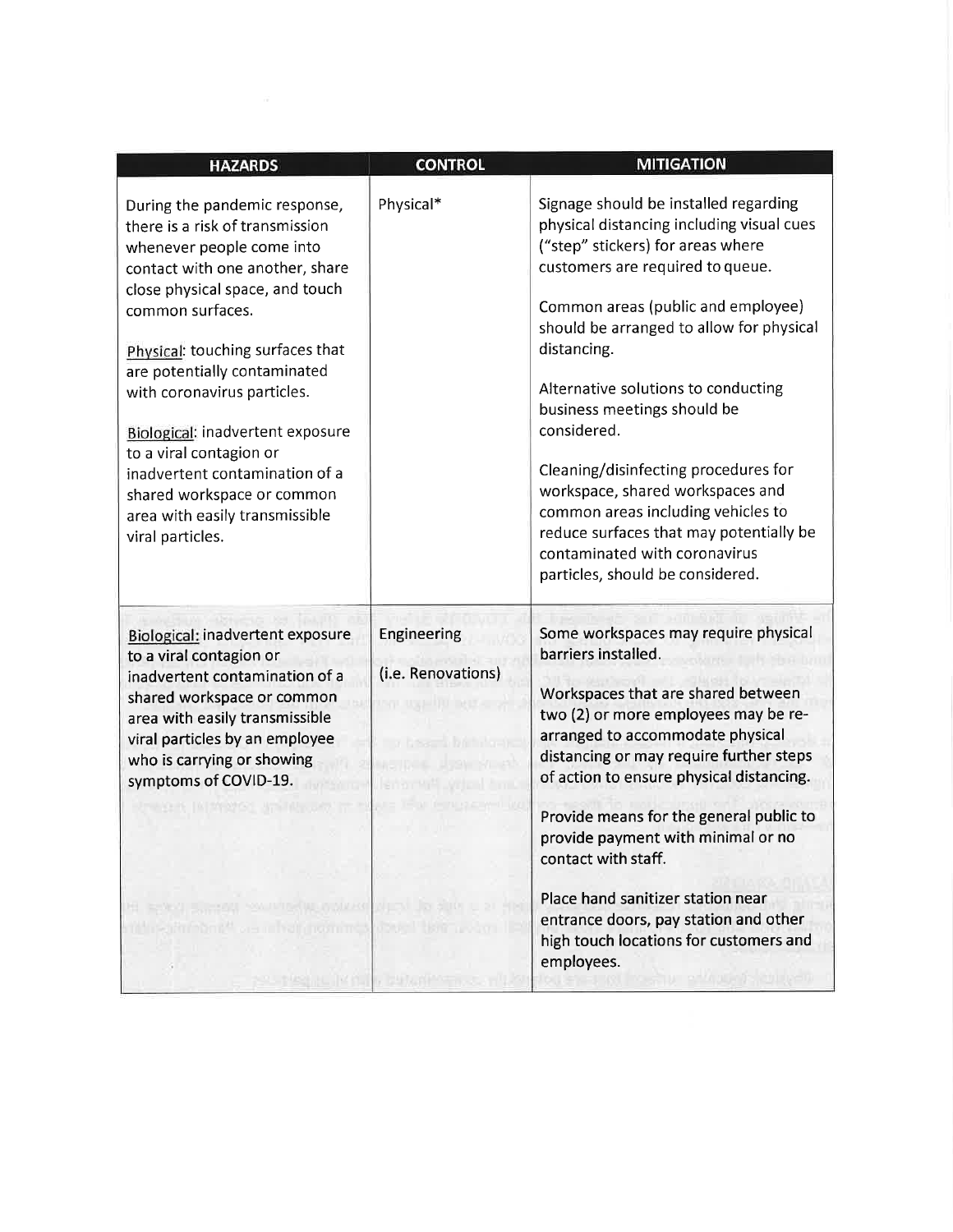| <b>HAZARDS</b>                                                                                                                                                                                                                                                                                                             | <b>CONTROL</b>                                 | <b>MITIGATION</b>                                                                                                                                   |  |  |
|----------------------------------------------------------------------------------------------------------------------------------------------------------------------------------------------------------------------------------------------------------------------------------------------------------------------------|------------------------------------------------|-----------------------------------------------------------------------------------------------------------------------------------------------------|--|--|
| Pandemic-related hazards<br>include:<br>Physical: touching surfaces that<br>are potentially contaminated                                                                                                                                                                                                                   | Administrative                                 | Provide a Policy and/or a Procedure<br>which address the following:<br>Self-monitoring<br>٠                                                         |  |  |
| with coronavirus particles<br>Biological: inadvertent exposure<br>to a viral contagion or<br>inadvertent contamination of a<br>shared workspace or common<br>area with easily transmissible<br>viral particles                                                                                                             |                                                | Guidance on document handling<br>Cleaning/disinfecting procedures<br>Signage<br><b>Business Meeting Protocols (for</b><br>both off-site and on-site |  |  |
| Chemical: exposure to<br>disinfectants/nitrile or latex<br>gloves/environmental<br>sensitivities<br>Psychosocial: mental<br>distress/anxiety                                                                                                                                                                               |                                                | Stress, anxiety and mental health<br>awareness<br>Proper hygiene practices                                                                          |  |  |
| <b>Biological and Chemical</b><br>(as above)                                                                                                                                                                                                                                                                               | <b>Personal Protective</b><br>Equipment (PPE)* | Note: information regarding use of PPE<br>will be addressed by administrative<br>policy and procedure                                               |  |  |
| *Note: Fire fighters responding to emergencies for possible or confirmed COVID-19 emergencies<br>will follow departmental directives, plans and BC Emergency Health Services (BCEHS) guidance. Fire<br>fighters will also continue to wear PPE appropriate to the risk, and in accordance with BCEHS and<br>PHO direction. |                                                |                                                                                                                                                     |  |  |

The Village has focused on non-PPE controls being put in place, specifically physical distancing. Most Village employees will not require PPE for protection against coronavirus unless they are in specific situations such as cleaning public washrooms or treating wastewater.

A large portion of the Plan relies on the implementation of the associated operating procedure which contains more details in respect to the controls listed in the table.

To address COVID-19 health and safety concerns in the workplace, the Chief Administrative Officer (CAO) will communicate updates in respect to the pandemic response and any changes to necessary steps or actions required.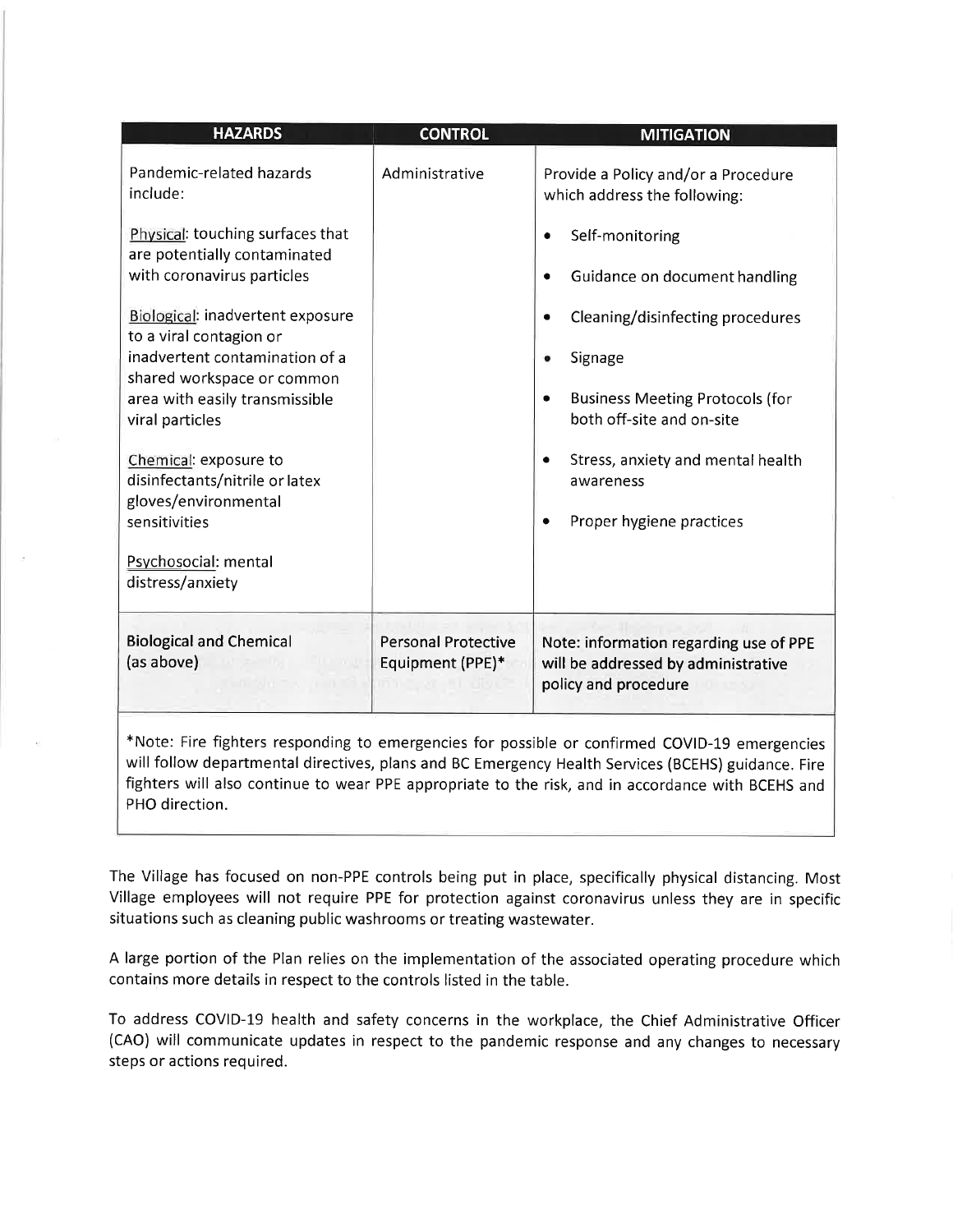#### **PRINCIPLES**

- 1. Staying Informed
	- Employees are encouraged to stay up-to-date and informed on the pandemic and follow  $a.$ public health advice, as information may change from time to time.
- 2. Self Monitoring:
	- Pre-mitigation, including reporting and self-screening, will help to identify possible COVID $a.$ 19 positive employees and proactively remove risks that they could inadvertently introduce coronavirus into the workplace.
	- Employees with COVID-19 symptoms must stay home and not come to work for at least ten  $b.$ (10) days, or longer if symptoms have not resolved. As per HealthLink BC, after your ten (10) to fourteen (14) day self-isolation, you may return to your regular activities if:
		- At least ten (10) days have passed since any symptoms started; AND i.
		- Your fever is gone without the use of fever-reducing medications (i.e. Tylenol, Advil); ii. **AND**
		- You are feeling better (there is improvement in runny nose, sore throat, nausea, iii. vomiting, diarrhea, fatigue). Coughing may go on for several weeks, so a cough alone does not mean you need to continue to self-monitor and self-isolate; OR
		- You were self-monitoring and never developed any symptoms. iv.
	- Employees must also stay at home when sick to avoid spreading illness to others, even if  $C_{\rm eff}$ symptoms are not consistent with COVID-19, as you may be non-symptomatic.
- 3. Physical Distancing:
	- Physical distancing reduces the potential of coronavirus being transmitted through airborne a. droplets. There is a possibility that even non-symptomatic carriers of coronavirus may transmit the virus in this manner, so physical distancing should always be observed, even in cases when people do not display symptoms of COVID-19.
	- b. Access to Village workplaces should be limited and alternative methods, such as video or conference calls, be used for conducting business to prevent close personal contact.
	- Whenever possible, employees should travel alone in vehicles to ensure physical distancing. c.
	- Should a task require close personal contact, appropriate PPE and additional mitigation  $d_{\mathbb{F}}$ measures should be considered and discussed with your manager.
	- Only essential business travel should be considered until further notice. e.
	- $f_{\rm F}$ If there are cases where, in a shared workspace, physical distancing cannot be maintained, PPE will be required as well as enhanced cleaning procedures.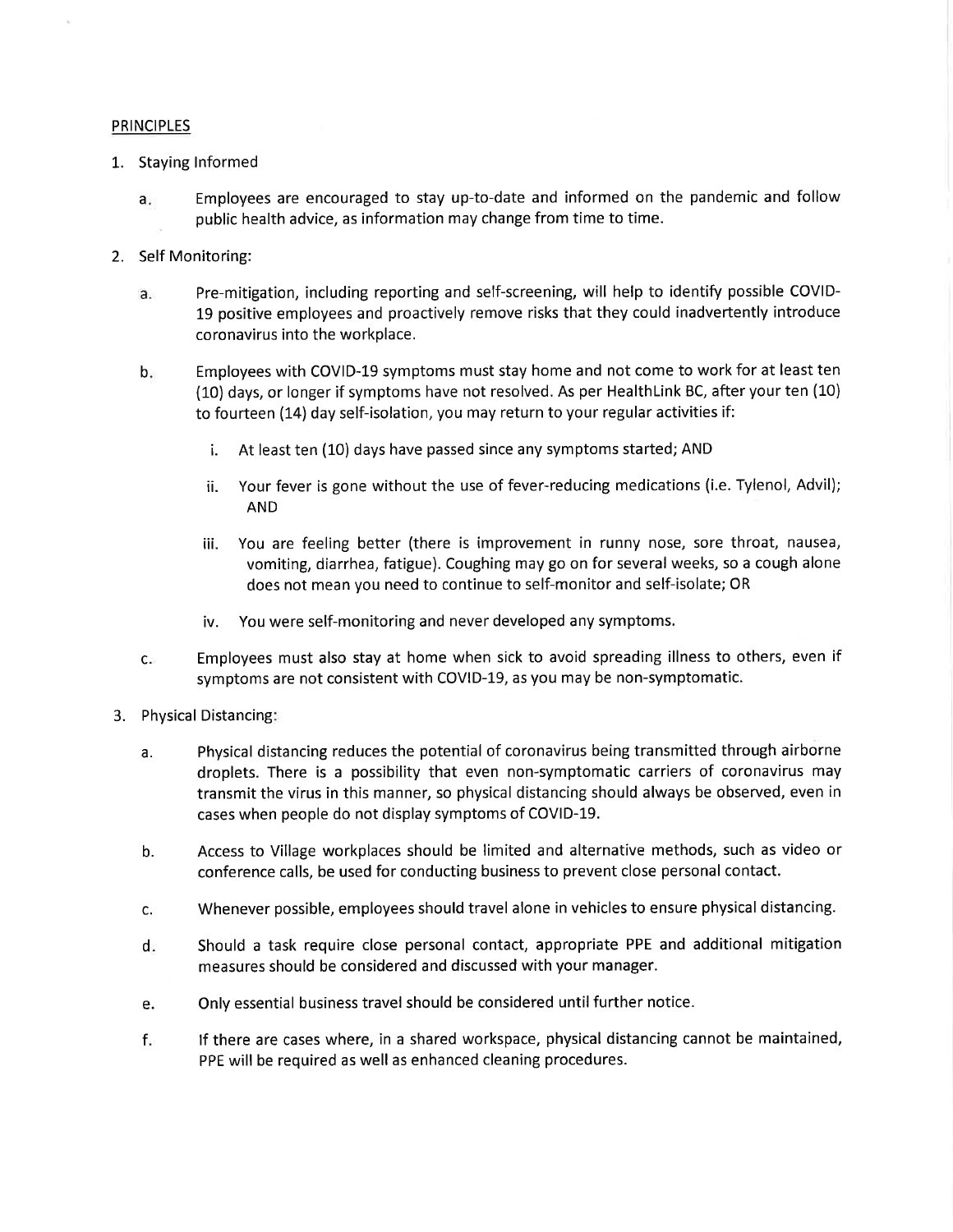- 4. Personal Hygiene
	- Employees should practice proper "hand hygiene" techniques often, as it is the single most  $a<sub>r</sub>$ effective way of reducing the spread of infection.
	- b. Proper respiratory etiquette should also be followed (i.e. sneezing into your elbow).
	- $\mathsf{C}$ . Touching your face, including eyes, nose or mouth should be avoided and hands washed or sanitized following such touching.
- 5. Enhanced Cleaning/Disinfecting:
	- a. Employees should disinfect common areas and other high touch surfaces before use.
	- $b.$ Employees should ensure regularly touched surfaces are disinfected frequently within their own workspace(s).
- 6. Shared Workspaces/Equipment Including Vehicles:
	- a. Employees are discouraged from sharing equipment (i.e. pens, phones, other tools).
	- $<sub>b</sub>$ .</sub> The need to share workspaces and equipment will be minimized.
	- c. When it is necessary to use a common workstation or piece of equipment, such as photocopiers or cash registers, the surface should be disinfected before and after use. If you are in doubt about the cleanliness of an area or item, employees are encouraged to disinfect the area or item before and after use to reduce the risk of contamination.
	- $d.$ In the event of a potential COVID-19 case in a shared workspace, workstation or with a person using shared equipment, the station/equipment should not be used until a deep clean can be performed which is to be delegated by the employee's manager. Employees affected by the deep clean will be accommodated to ensure safety during the cleaning period, which will be delegated by your manager.
	- $e_{\overline{r}}$ Limit the exchange of papers. If documents must be exchanged, follow the proper procedural guidelines.
	- $f<sub>r</sub>$ Employees who use municipal vehicles must ensure that high contact surfaces within the vehicle are routinely disinfected.
- 7. Personal Protection Equipment (PPE)
	- Facial masks and gloves are not mandatory. If an employee chooses to use a facial mask, the  $a_{\star}$ Village will supply masks as long as the Village is able to obtain supplies.
	- $b_{\rm F}$ Gloves will be provided, and while gloves may provide protection for your hands, they do not prevent of the transfer of coronavirus to other surfaces. Frequent hand washing is mandatory even when wearing gloves.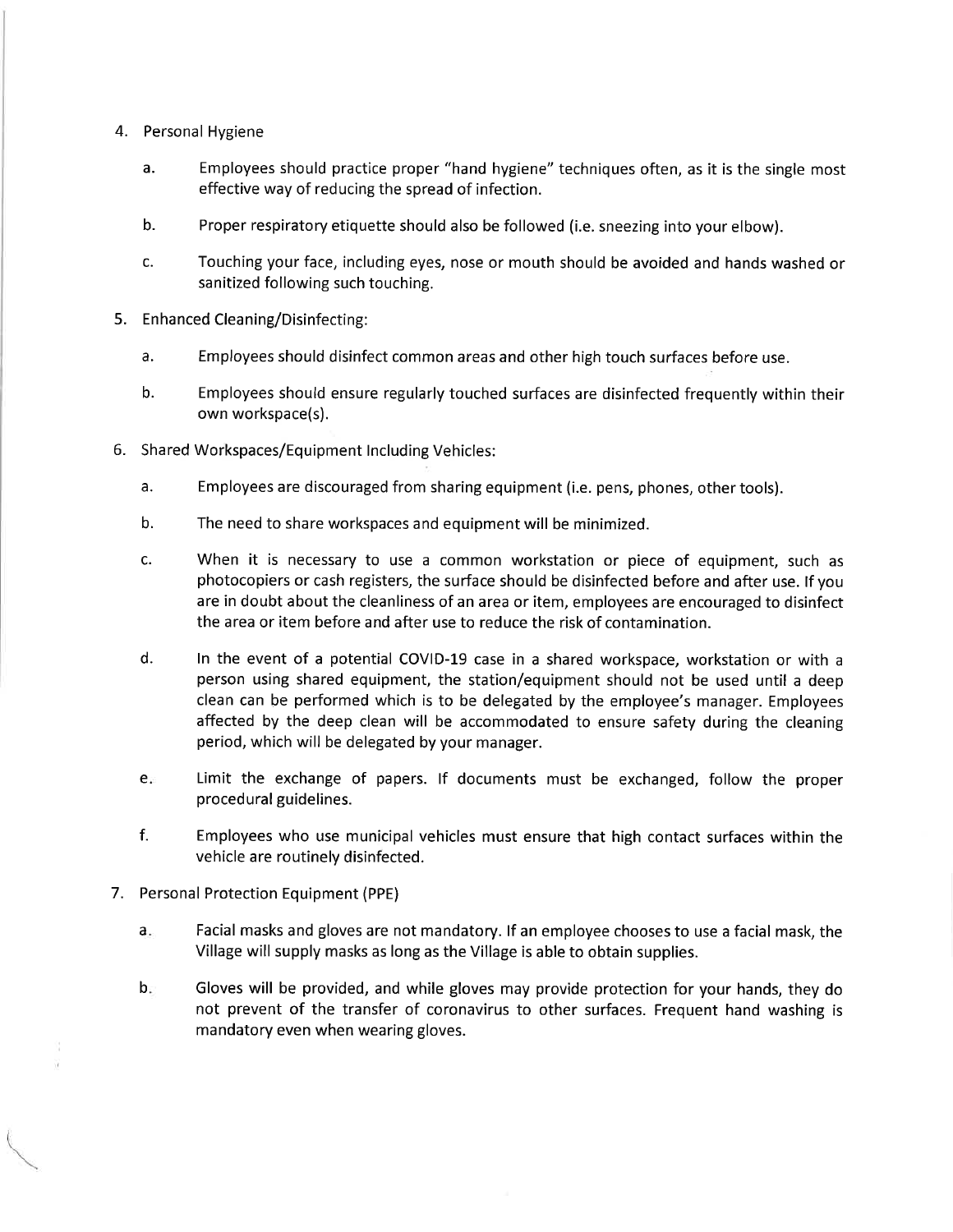- 8. Stress/Anxiety/Mental Health Awareness
	- Practice self-care. Emotional stress, anxiety or concern is natural under the present a circumstances. Anyone who feels they are experiencing negative mental health implications should seek assistance as soon as possible.

#### DOCUMENTATION AND TRAINING

The CAO, or designate, will train all employees, Council members, and volunteers on the policies, practices, and procedures due to the COVID-19 pandemic and keep records of that training.

If employees, Council members, or volunteers have any concerns, they may discuss them with the CAO.

Mayor

Wharkey *MWUM*<br>Corporate Officer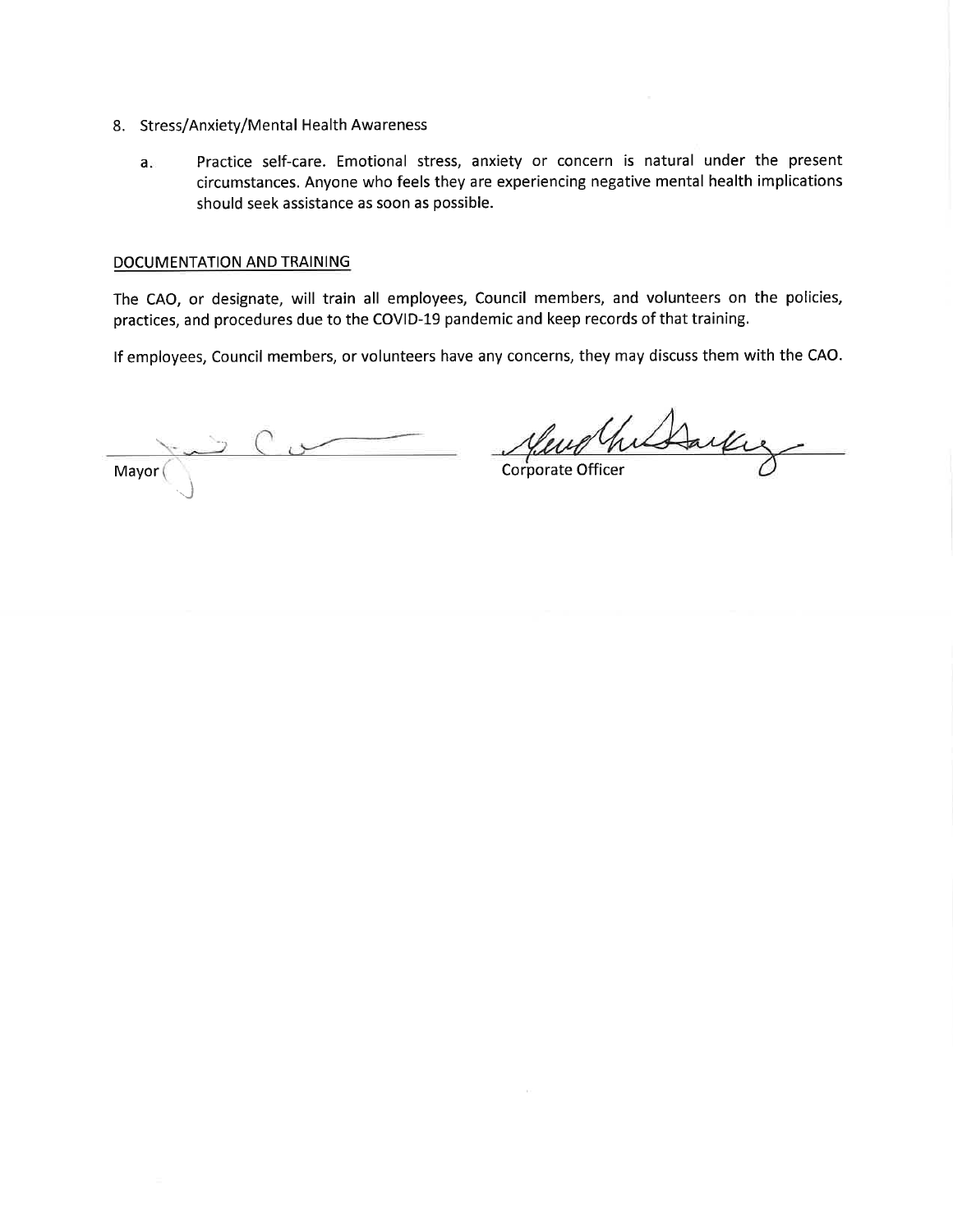

June 17, 2021

Ref: 267370

Dear Chief Administrative Officers and Corporate Officers:

B.C.'s four[-step restart plan](https://www2.gov.bc.ca/gov/content/covid-19/info/restart) to bring B.C. back together was announced on May 25, 2021. The plan is focused on protecting people and safely getting life back to normal. Each step includes gradual changes for organized gatherings and workplaces. I encourage you to review the plan to begin to consider the impact on your operations, including for council and board meetings.

The purpose of this letter is to provide information to local governments of the current rules for council and board meetings, and to highlight the gradual shift to operations that will take place over the next weeks and months – in particular, for council and board meetings – as circumstances related to the pandemic ease.

As announced June 15<sup>th</sup>, B.C. is in Step 2 of our restart plan, meaning that indoor seated organized gatherings of up to 50 people are now permitted. As a result, local governments should begin planning and making best efforts to transition to limited in-person public attendance at in-person public hearings, council meetings and board meetings, as long as those hearings and meetings adhere to a local government's COVID Safety Plan and the provisions of the PHO Gatherings and Events Order that govern organized gatherings. Within that, we recognize that local goverments' decisions around transitioning to in-person public attendance will depend on the unique circumstances in each community. Masks also continue to be mandatory for indoor public settings in Step 2.

In addition to following their COVID Safety Plans, local governments' events must continue to adhere to the rules for organized gatherings for each step of the restart plan, including the maximum number of people permitted. To be clear, 'maximum number of people' includes all elected officials, staff members, and members of the public present at a meeting or hearing.

…2

**Ministry of Municipal Affairs** Assistant Deputy Minister

Local Government

Mailing Address: PO Box 9490, STN PROV GOVT Victoria, BC V8W 9N7 Phone: 250 356-6575 Fax: 250 387-7973

Location: 6<sup>th</sup> Floor, 800 Johnson Street Victoria BC V8W 1N3

www.gov.bc.ca/mah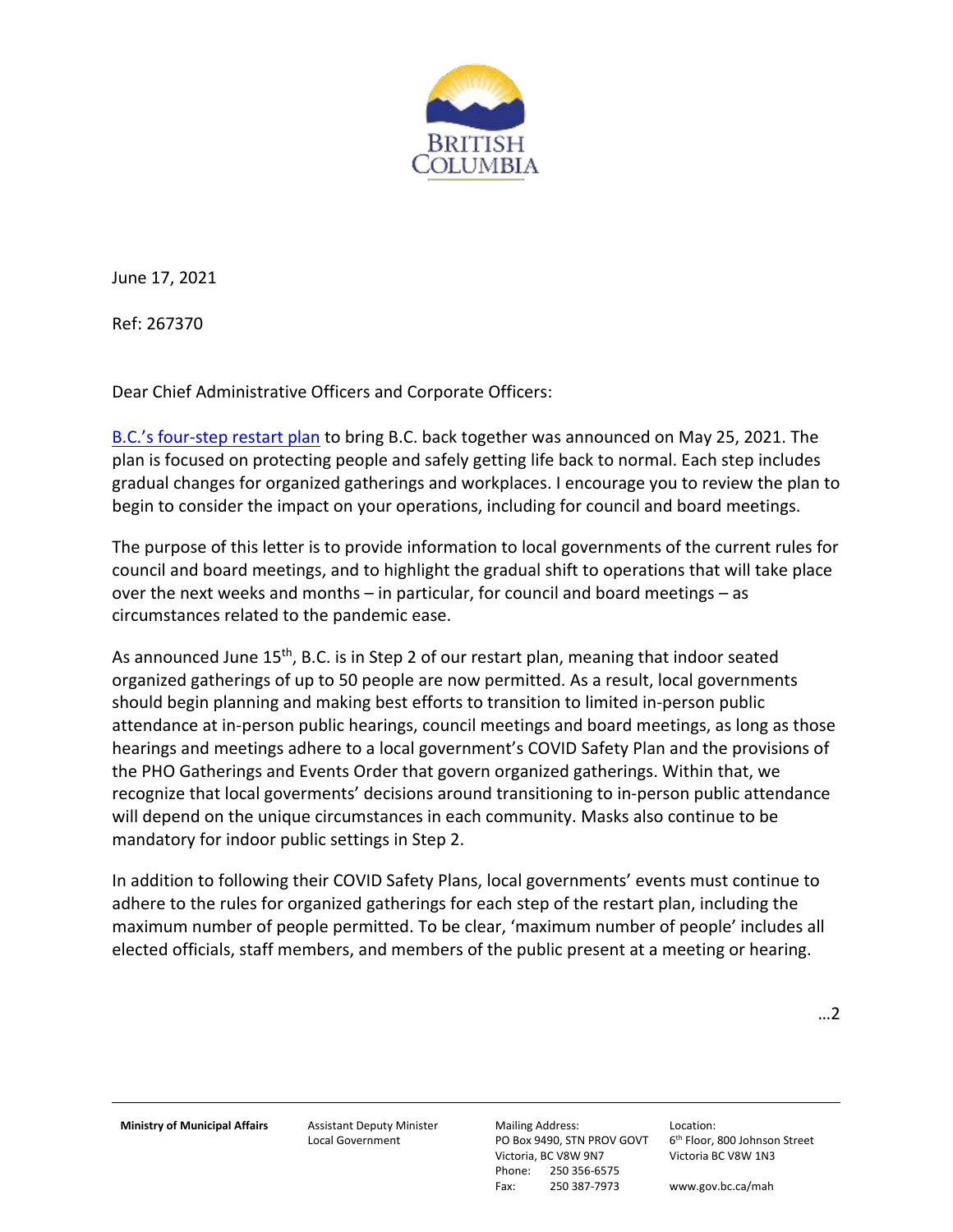Local governments can continue to hold electronic meetings and electronic hearings under the authority of the COVID Related Measures Act (CRMA) including, [Ministerial Order M192.](https://www.bclaws.ca/civix/document/id/mo/mo/m0192_2020) In support of the restart plan, the ministry recommends that local governments also begin to prepare for the interim steps needed after M192 under CRMA expires (90 days after the end of the state of emergency). While it is not yet possible to provide a date for the end of the state of emergency due to the changing nature of the pandemic, based on the information and data outlined in the restart plan, local governments will want to prepare for the end of the state of emergency. I will provide further communications with local governments when a firm date is confirmed.

# **Under CRMA**

- Local governments must continue to make "best efforts" based on local circumstances to inform the public of meetings and provide alternative ways for the public to provide comment on agenda topics (e.g. email, letter, phone), participate electronically (if available) or attend in-person (if PHO health and safety requirements and guidelines can be met).
- Local governments may wish to review and confirm their current status of meetings, and if required develop a new resolution with respect to open and electronic meetings, and state how you will continue to meet the principles of openness, transparency and accountability under the current circumstances.
- All other rules prescribed in legislation or local government procedure bylaws continue to apply such as: notice requirements, voting rules, and recording of meeting minutes.

Updated information for local governments operating under CRMA and M192 can be found here: [https://www2.gov.bc.ca/gov/content/governments/local-governments/governance](https://www2.gov.bc.ca/gov/content/governments/local-governments/governance-powers/covid-19)[powers/covid-19](https://www2.gov.bc.ca/gov/content/governments/local-governments/governance-powers/covid-19) 

As you may be aware, **Bill 10: Municipal Affairs Statutes Amendments Act, 2021** passed and includes changes to the electronic meeting rules in the *Community Charter.* Further work to update electronic meeting regulations for the City of Vancouver, regional districts and the Islands Trust will be completed to align meeting rules to ensure that the new, broader electronic meeting authorities apply to all local governments.

Our intention is that the new rules for electronic regular and committee meetings will be brought into force by regulation at the same time as amended electronic meetings regulations and to coincide with the expiration of M192 under CRMA (90 days after the end of the state of emergency). This will allow some time for local governments to consider the new authorities and whether to amend procedure bylaws so the transition between the expiration of M192 and your new procedures is relatively seamless. Further guidance material will be provided shortly to help with the understanding of the new electronic meetings authority.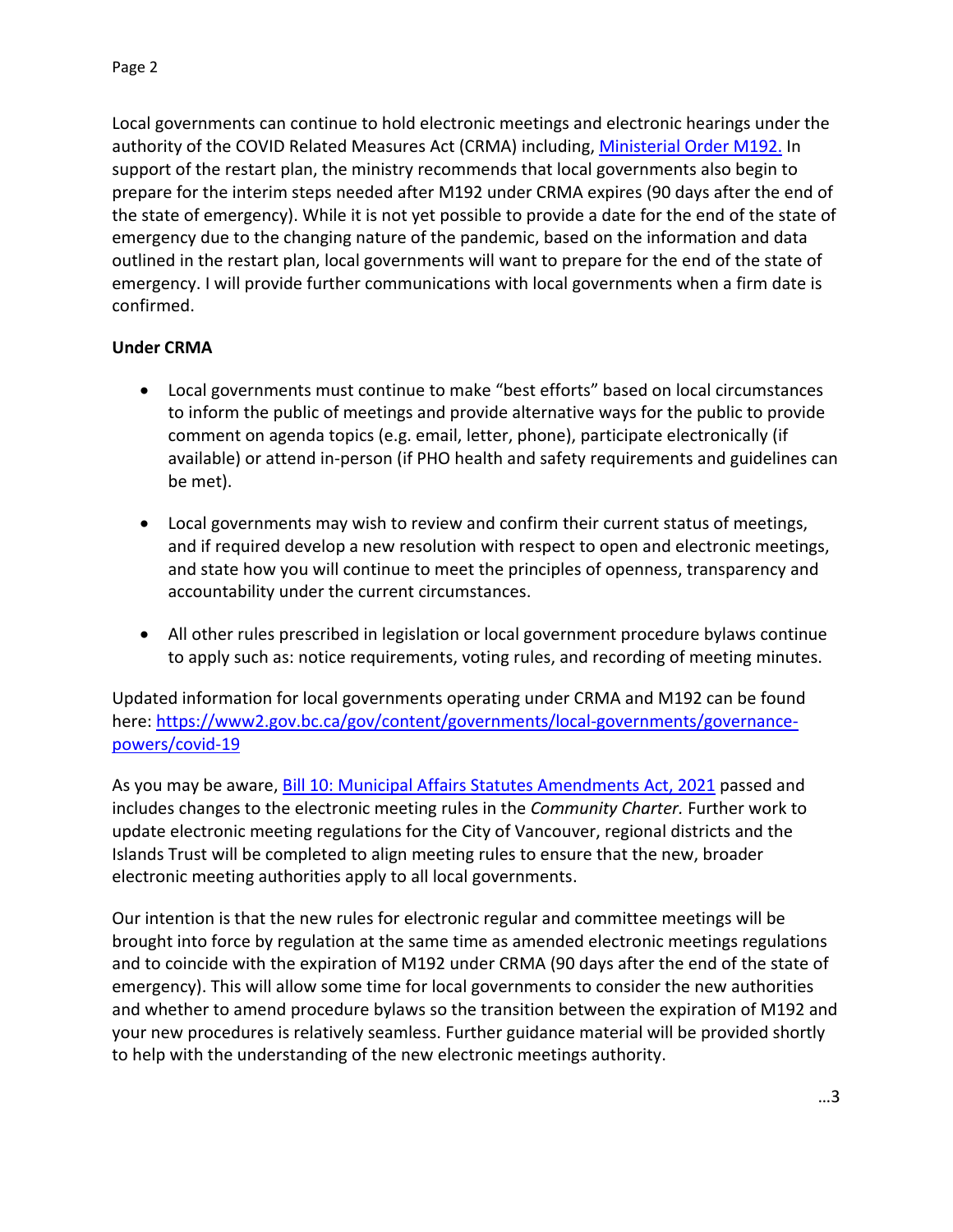Please note that under the new rules, local governments are not required to adopt electronic meeting provisions in your procedure bylaw if you do not intend to hold electronic meetings; however, local governments are encouraged to proactively consider whether there are circumstances where the option for electronic meetings may be beneficial for your communities.

If you have any questions regarding council or board meetings or the timelines for the new electronic meeting rules, I encourage you to contact our Governance and Structure Branch. You can reach the Governance and Structure Branch by phone or email at: 250 387-4020 or [LGGovernance@gov.bc.ca](mailto:LGGovernance@gov.bc.ca)

Sincerely,

rgaully

Tara Faganello Assistant Deputy Minister

Enclosure - Attachment 1: FAQ

pc: Honourable Josie Osborne, Minister of Municipal Affairs Gary MacIsaac, Executive Director, UBCM Nancy Taylor, Executive Director, LGMA Todd Pugh, Executive Directory, CivicInfo